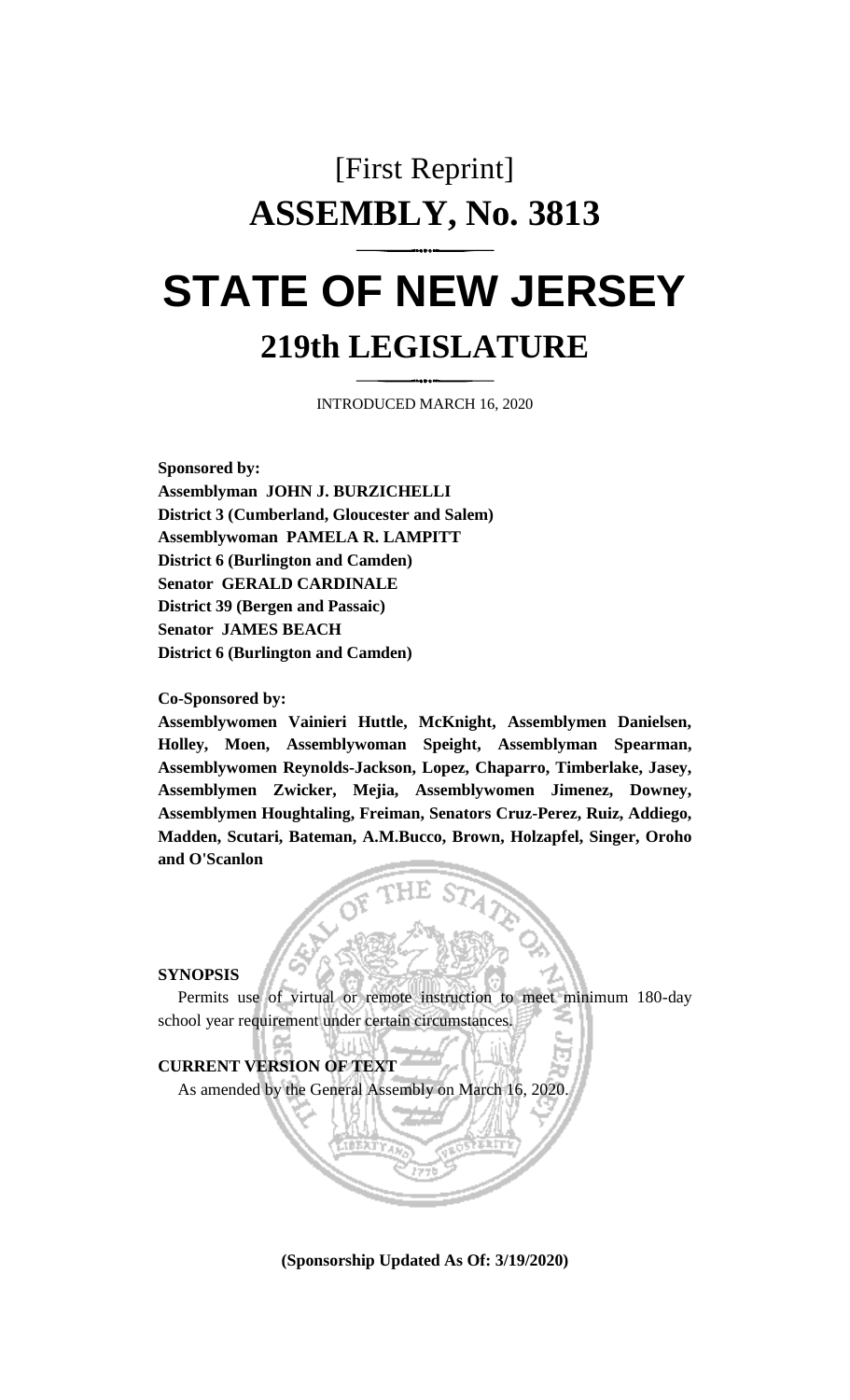**AN ACT** concerning flexible instruction days for public schools  $\frac{1}{2}$  and approved private schools for students with disabilities, supplementing chapter 46 of Title 18A of the New Jersey **Statutes,<sup>1</sup>** and amending P.L.1996, c.138. **BE IT ENACTED** *by the Senate and General Assembly of the State of New Jersey:* 1. Section 9 of P.L.1996, c.138 (C.18A:7F-9) is amended to read as follows: 11 9. a. In order to receive any State aid pursuant to P.L.2007, c.260 12 (C.18A:7F-43 et al.), a school district, <sup>1</sup>charter school,<sup>1</sup> county vocational school district, or county special services school district shall comply with the rules and standards for the equalization of opportunity which have been or may hereafter be prescribed by law or formulated by the commissioner pursuant to law, including those implementing P.L.1996, c.138 (C.18A:7F-1 et al.) and P.L.2007, c.260 (C.18A:7F-43 et al.) or related to the core curriculum content standards required by P.L.2007, c.260 (C.18A:7F-43 et al.), and shall further comply with any directive issued by the commissioner pursuant to section 6 of P.L.1996, c.138 (C.18A:7F-6). The commissioner is hereby authorized to withhold all or part of a district's State aid for failure to comply with any rule, standard or directive. No State aid shall be paid to any district which has not provided public school facilities for at least 180 days during the preceding school year, but the commissioner, for good cause shown, may remit the penalty. b. Notwithstanding the provisions of subsection a. of this section 28 to the contrary, in the event that a school district is required to close 29 the schools of the district for more than three <sup>1</sup>consecutive<sup>1</sup> school 30 <u>days due to <sup>1</sup> [an epidemic, or a weather or other emergency</u> condition**]** a declared state of emergency, declared public health emergency, or a directive by the appropriate health agency or officer to 33 institute a public health-related closure<sup>1</sup>, the commissioner shall allow the district to apply to the 180-day requirement established pursuant to subsection a. of this section, one or more days of virtual or remote instruction provided to students on the day or days the schools of the district were closed if the program of virtual or remote instruction meets such criteria as may be established by the commissioner. A district that wants to use a program of virtual or remote instruction to meet the 180-day requirement in accordance with this subsection shall submit its proposed program of virtual or remote instruction to the commissioner within 30 days of the effective date of P.L. , c. (pending before the Legislature as this bill) and annually thereafter, provided however that if the school district is unable to complete and

**EXPLANATION – Matter enclosed in bold-faced brackets [thus] in the above bill is not enacted and is intended to be omitted in the law.**

**Matter underlined thus is new matter.**

**Matter enclosed in superscript numerals has been adopted as follows: Assembly floor amendments adopted March 16, 2020.**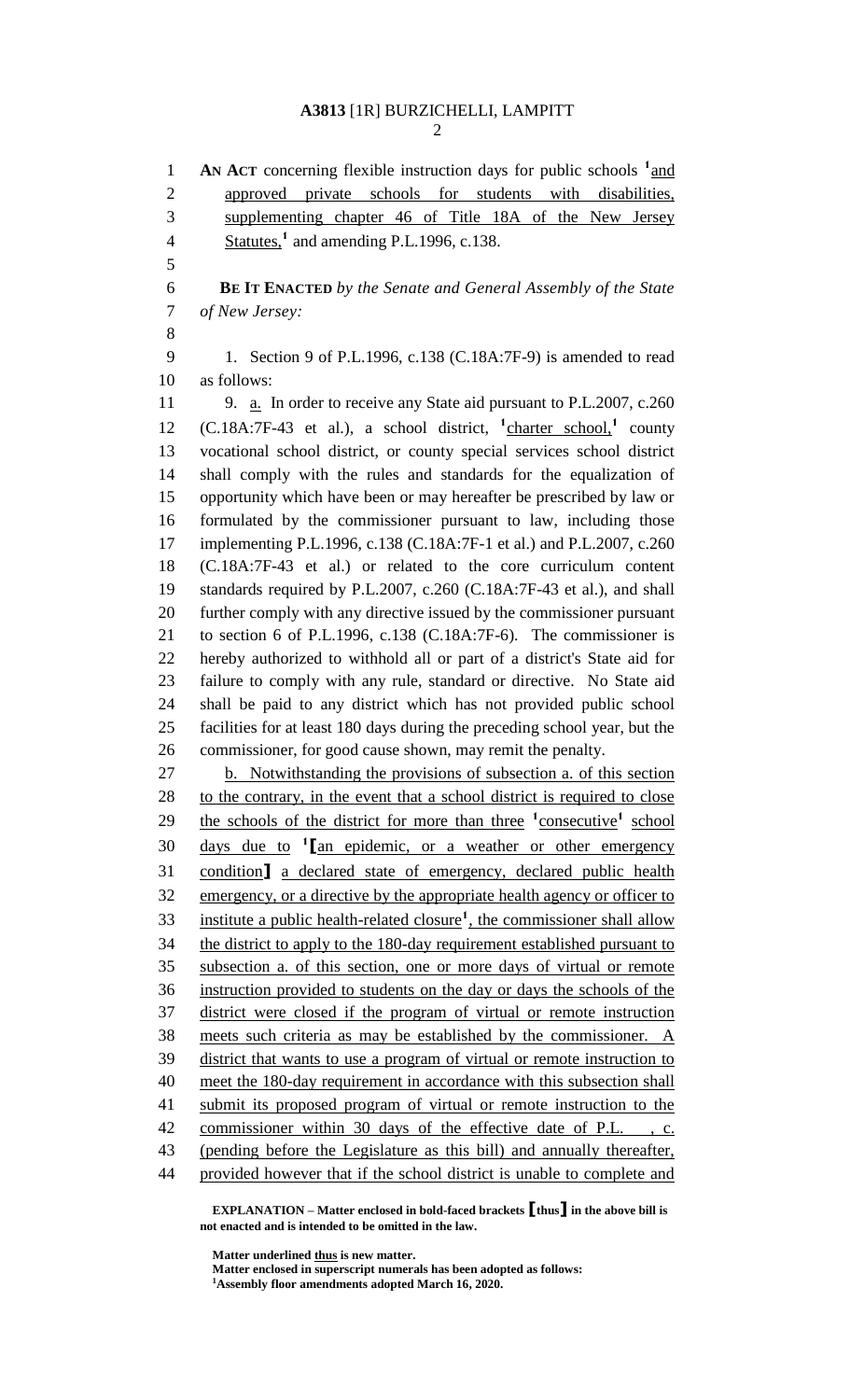3

1 submit its proposed program within the 30-day period and the district is required to close its schools for **<sup>1</sup>** 2 **[**an epidemic, or a weather or other 3 emergency condition**]** a declared state of emergency, declared public 4 health emergency, or a directive by the appropriate health agency or 5 officer to institute a public health-related closure<sup>1</sup>, the commissioner 6 may retroactively approve the program. 7 A day of virtual or remote instruction <sup>1</sup>, if instituted under a 8 program approved by the commissioner,<sup>1</sup> shall be considered the 9 equivalent of a full day of school attendance for the purposes of 10 meeting State and local graduation requirements, the awarding of 11 course credit, and such other matters as determined by the 12 commissioner. 13 **If a program of virtual or remote instruction is implemented for** 14 the general education students the same educational opportunities shall 15 be provided to the special education students, to the extent appropriate 16 and practicable. Speech language services and counseling services 17 may be delivered to special education students through the use of 18 electronic communication or a virtual or online platform, as 19 appropriate.<sup>1</sup> 20 c. In the event that the State or local health department 21 determines that it is advisable to close  $\frac{1}{x}$  or mandates closure of  $\frac{1}{x}$  the 22 schools of a school district <sup>1</sup> due to a declared state of emergency, 23 declared public health emergency, or a directive by the appropriate 24 health agency or officer to institute a public health-related closure<sup>1</sup>, the 25 superintendent of schools shall have the authority to implement the 26 school district's program of virtual or remote instruction. 27 d. The commissioner shall define virtual and remote instruction 28 and establish guidance for its use. The guidance shall provide school 29 districts with information on: 30 (1) providing instruction to students who may not have access to a 31 computer or to sufficient broadband <sup>1</sup>, or to any technology required 32 for virtual or remote instruction<sup>1</sup>; 33 (2) the required length of a virtual or remote instruction day; 34 (3) the impact of virtual or remote instruction on the school lunch 35 and school breakfast programs; 36 (4) the impact of virtual or remote instruction on the schedule for 37 administering State assessments; and 38 (5) such other topics as the commissioner deems necessary. 39 e. Nothing in <sup>1</sup> subsection b., c., or d. of<sup>1</sup> this section shall be 40 construed to <sup>1</sup>limit,<sup>1</sup> supersede or preempt the rights, <sup>1</sup>privileges, compensation,**<sup>1</sup>** remedies, and procedures afforded to **<sup>1</sup>** 41 **[**teaching staff 42 members<sup>1</sup> public school employees<sup>1</sup> or a collective bargaining unit 43 under federal or State law or any provision of a collective bargaining 44 agreement entered into by the school district. <sup>1</sup>In the event of the 45 closure of the schools of a school district due to a declared state of 46 emergency, declared public health emergency, or a directive by the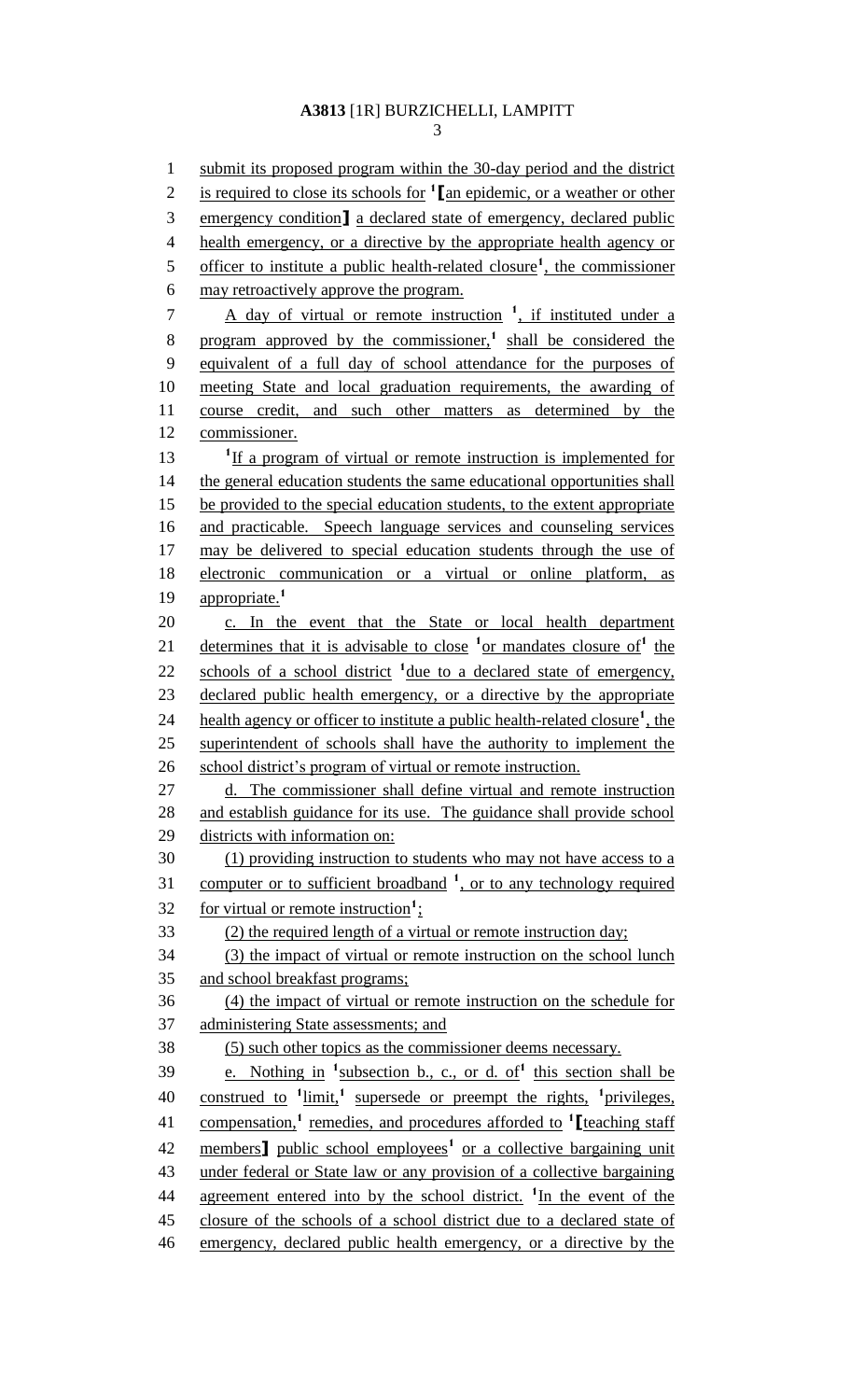appropriate health agency or officer to institute a public health-related closure for a period longer than three consecutive days, public school employees covered by a collective negotiations agreement shall be entitled to compensation, benefits, and emoluments as provided in the collective negotiations agreement as if the school facilities remained open for any purpose and for any time lost as a result of school closures or use of virtual or remote instruction, except that additional compensation, benefits, and emoluments may be negotiated for additional work performed.**<sup>1</sup>** (cf: P.L.2007, c.260, s.32) 12 <sup>1</sup>2. (New Section) a. In the event that an approved private school for students with disabilities is required to close the school for more than three consecutive school days due to a declared state of emergency, declared public health emergency, or a directive by the appropriate health agency or officer to institute a public health-related 17 closure, the commissioner shall allow the school to apply one or more days of virtual or remote instruction provided to students on the day or days the school was closed to qualify as a day of instruction for the purposes of calculating tuition if the program of virtual or remote instruction meets such criteria as may be established by the commissioner. An approved private school for students with disabilities that wants to use a program of virtual or remote instruction to qualify as a day of instruction for the purposes of calculating tuition shall submit its proposed program of virtual or remote instruction to the commissioner within 30 days of the effective date of P.L. , c. (pending before the Legislature as this bill) and annually thereafter, provided however that if the school is unable to complete its proposed program within the 30-day period and the school is required to close for a declared state of emergency, declared public health emergency, or a directive by the appropriate health agency or officer to institute a public health-related closure, the commissioner may retroactively approve the program. A day of virtual or remote instruction, if instituted under a program 35 approved by the commissioner, shall be considered the equivalent of a full day of school attendance for the purposes of meeting State and local graduation requirements, the awarding of course credit, and such other matters as determined by the commissioner. b. In the event that the State or local health department determines that it is advisable to close or mandates closure of an approved private school for students with disabilities due to a declared 42 state of emergency, declared public health emergency, or a directive 43 by the appropriate health agency or officer to institute a public health-44 related closure, the principal of the school shall have the authority to implement the school's program of virtual or remote instruction. c. The commissioner shall define virtual and remote instruction 47 and establish guidance for its use. The guidance shall provide schools with information on: